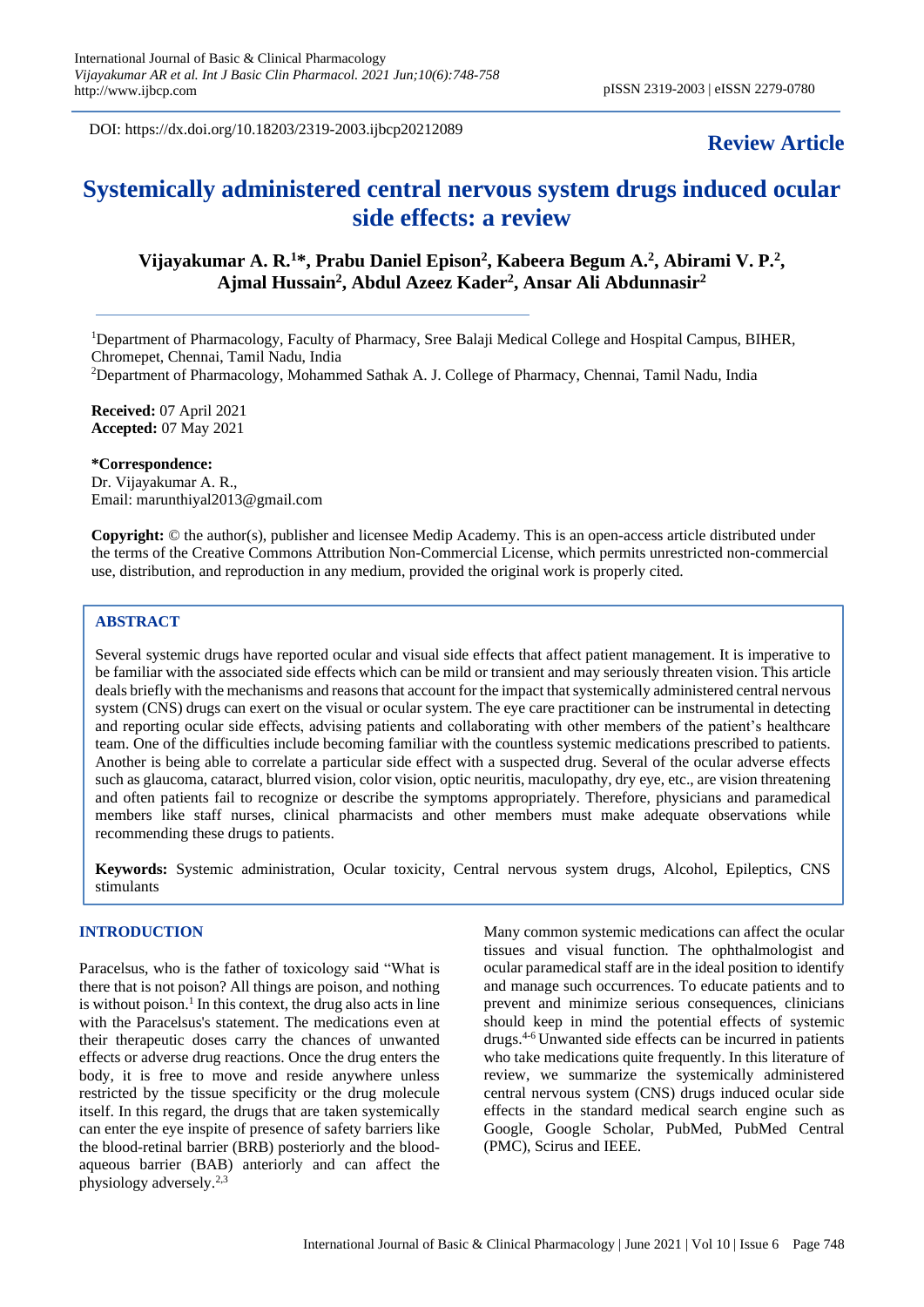#### **CNS DRUGS INDUCED OCULAR ADVERSE EFFECTS**

Since the drugs acting on the CNS are supposed to cross the blood-brain-barrier (BBB), it is quite natural for them to precipitate side effects on the neural system. Even though the retina originates as a direct projection of the optic stalk during early development, most of the drugs are prevented from entering into the ocular compartment by the additional presence of transporters both on the posterior and anterior side. However, prescribed central nervous system medications are reported to produce numerous diverse and unwanted ocular side effects to patients.

#### **SEDATIVE-HYPNOTICS**

Barbiturates were popularly used as hypnotics and sedatives earlier, but in the recent times they are not widely used to promote sleep or to calm patients. It generally produces dose-dependent effects like depression, sleep, anesthesia and coma. They cause systemic adverse effects like ptosis, nystagmus, mydriasis, glare, extraocular palsies, bilateral blindness, optic neuropathy, and cortical blindness<sup>7,8</sup>

| Name of the drug       | <b>Treatment</b>                               | <b>Ocular adverse effects</b>                                                                                                                                                                                   |  |
|------------------------|------------------------------------------------|-----------------------------------------------------------------------------------------------------------------------------------------------------------------------------------------------------------------|--|
| <b>Alprazolam</b>      | Anxiety                                        | Blurred vision, Diplopia, Burning, Tearing, Allergic<br>conjunctivitis, Angle Closure Glaucoma (ACG),<br>Decreased corneal reflex and accommodation                                                             |  |
| Clonazepam             | Anxiety, Epilepsy                              | Blurred vision, Diplopia, Burning, Tearing, Allergic<br>conjunctivitis, Retinopathy, Angle Closure Glaucoma<br>(ACG), Decreased corneal reflex and accommodation,<br>Loss of eyelashes or eyebrows              |  |
| Chlordiazepoxide       | Anxiety                                        | Decreased depth perception                                                                                                                                                                                      |  |
| <b>Chloral hydrate</b> | Anxiety                                        | Decreased convergence, Miosis, Lilliputian<br>hallucination, Lid edema, Ocular hyperemia, Ocular<br>chemosis9,10                                                                                                |  |
| Clorazepate            | Anxiety, Acute alcohol<br>withdrawal, Epilepsy | Decreased corneal reflex                                                                                                                                                                                        |  |
| <b>Diazepam</b>        | Anxiety, Epilepsy                              | Allergic conjunctivitis, Blurred vision, Dry eye,<br>Diplopia, Decreased accommodation, Mydriasis, Retinal<br>hemorrhage, Pupil-block glaucoma, Visual field defects,<br>Abnormal EOG, Brown lens opacification |  |
| Lorazepam              | Anxiety, Epilepsy                              | Blepharospasm, Colour vision defect                                                                                                                                                                             |  |
| Midazolam              | Anxiety                                        | Blurred vision, Diplopia, Burning, Tearing, Miosis,<br>Allergic conjunctivitis, Angle Closure Glaucoma (ACG),<br>Decreased corneal reflex and accommodation                                                     |  |
| Oxazepam               | Anxiety                                        | Colour vision defect, Epicanthal folds, Slant eyes                                                                                                                                                              |  |
| Phenobarbitone         | Insomnia.<br>Anxiety                           | Ptosis, Nystagmus, Mydriasis, Cycloplegia, Colour<br>vision, Glare, Extraocular palsies, Blepharoclonus,<br>Bilateral blindness, Optic neuropathy <sup>7,8</sup>                                                |  |
| <b>Thiopental</b>      | Anxiety                                        | Cortical blindness, Swelling of eyelids                                                                                                                                                                         |  |

## **Table 1: Sedative-Hypnotics induced ocular side effects.**

Benzodiazepines (BDZs) are mainly used in anxiety and acts as a replacement for barbiturate derivatives as a hypnotic and sedative. Diazepam, the prototype of antianxiety drugs causes different ocular side effects when administered via systemic route. Upon withdrawal of the medication, ocular symptoms are reduced. Diazepam mainly causes retinal hemorrhage, pupil-block glaucoma, visual field defects, and brown lens opacification. Continued administration of benzodiazepines produces blurred vision, diplopia, burning sensation, and allergic conjunctivitis. Lorazepam and Oxazepam cause color vision defects. Decreased convergence, miosis, hallucination, lid edema, ocular hyperemia and ocular chemosis are common in systemic administration of chloral hydrate. Alprazolam, clonazepam and midazolam produces angle closure glaucoma (Table 1). $9,10$ 

## **ETHYL AND METHYL ALCOHOL**

Methanol intoxication produces toxic injury to the retina and optic nerve resulting in blindness. Toxic exposure to methanol typically leads to the development of formic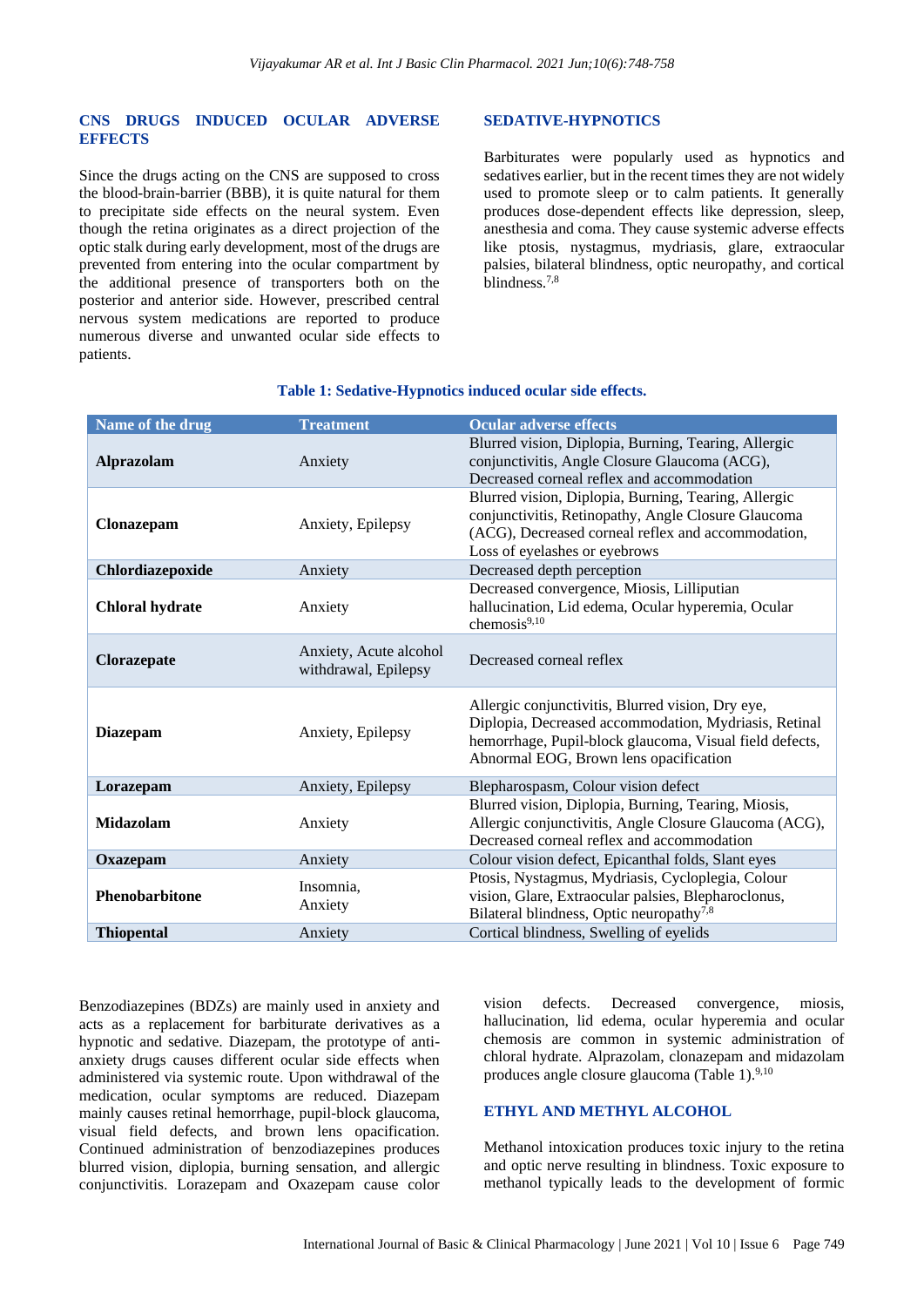acid, metabolic acidosis, visual toxicity, coma and in extreme cases death has also been documented.<sup>11</sup> Visual disturbances generally develop between 18 and 48hrs after methanol ingestion and range from hazy or blurred vision to complete blindness. Both acute and chronic methanol exposure has been shown to produce retinal dysfunction and optic nerve damage clinically and in experimental animal models.<sup>12</sup> Local effects of alcohol eyeballing include pain, burning, blurred vision, conjunctive injection, corneal ulcers or scarring, permanent vision damage and eventually blindness. Ethanol-induced disruption of the median ventral telencephalon, a key site for the expression of ocular morphogens such as sonic hedgehog pathway was further established (Table 2).<sup>13</sup>

## **ANTIEPILEPTIC DRUGS**

Epilepsy is another major class of disorders treated with a wide range of CNS medications. Diplopia, blurred vision, nystagmus, extraocular muscle palsies, disturbances in eye movement and color disturbances have frequently been reported as the side effects of anti-epileptic drugs. This association was consistently higher in patients who take carbamazepine for neuropathic pain. Loss of vestibuloocular reflexes are seen with acute supratentorial lesions.<sup>21</sup> Carbamazepine has been associated with a reduced color vision and reduced vision contrast sensitivity. Nystagmus, diplopia and extraocular muscle palsies have also been reported when carbamazepine is used in the treatment of epilepsy. In-utero exposure to carbamazepine has resulted in congenital ocular malformations in the fetus. $22$ 

The mechanism underlying ophthalmoplegia may be related to the ability of phenytoin to potentiate inhibitory synapses in the vestibulo-oculomotor pathway which utilize GABA. Vigabatrin is extensively used for the treatment of partial seizures.<sup>22</sup> Vigabatrin is known to cause visual field defects in approximately one-third of the patients treated. As a result of retinal toxicity, visual field defects have been reported with phenytoin and carbamazepine. Bilateral concentric visual field loss and color vision defects have also been reported with valproic acid.

#### **Table 2: Ethyl and methyl alcohol induced ocular side effects.**

| <b>Name of</b><br>the drug | <b>Treatment/Use</b>                      | <b>Ocular adverse</b><br>effects                                                                                                                                                                                                                                                    |
|----------------------------|-------------------------------------------|-------------------------------------------------------------------------------------------------------------------------------------------------------------------------------------------------------------------------------------------------------------------------------------|
| <b>Ethanol</b>             | Methanol<br>poisoning                     | Toxic neuropathy,<br>toxic amblyopia,<br>diplopia,<br>nystagmus,<br>mydriasis, colour<br>vision (blue-<br>yellow or red-<br>green) defect,<br>visual<br>hallucinations,<br>Abnormal ERG or<br>VEP, corneal<br>deposits, ocular<br>teratogenic effects,<br>cataract <sup>14-16</sup> |
| Fomepizole                 | Methanol<br>poisoning                     | Toxic neuropathy,<br>diplopia <sup>17</sup>                                                                                                                                                                                                                                         |
| <b>Methanol</b>            | Used as a<br>solvent,<br>Antifreeze agent | Blurred vision,<br>optic neuropathy,<br>blindness, visual<br>field defects,<br>irritation <sup>18-20</sup>                                                                                                                                                                          |

| Name of the drug                                                                        | <b>Treatment</b>                     | <b>Ocular adverse effects</b>                                                                                                                                                                                                                                                      |  |
|-----------------------------------------------------------------------------------------|--------------------------------------|------------------------------------------------------------------------------------------------------------------------------------------------------------------------------------------------------------------------------------------------------------------------------------|--|
| <b>Benzodiazepine</b><br>(Lorazepam,<br>Clonazepam,<br><b>Clobazam</b> and<br>Diazepam) | Epilepsy                             | Blurred vision, electroretinogram (ERG) and visual evoked potential (VEP)<br>changes, maculopathy, improved nystagmus, diplopia, burning, tearing, allergic<br>conjunctivitis, angle-closure glaucoma, decrease corneal reflex and<br>accommodation, impaired contrast sensitivity |  |
| Carbamazepine                                                                           | Epilepsy,<br>Trigeminal<br>neuralgia | Allergic conjunctivitis, photosensitivity,<br>Colour vision (blue perception decreased), blurred vision, ocular teratogenic<br>effects, decreased accommodation and convergence, diplopia, ptosis, lateral or<br>downbeat nystagmus                                                |  |
| <b>Ethosuximide</b><br><b>Methsuximide</b>                                              | Epilepsy                             | Dyskinesia, photophobia, myopia, decreased vision, visual hallucinations,<br>periorbital edema, hyperemia, angioedema and allergic reaction in eyelids or<br>conjunctiva                                                                                                           |  |
| <b>Ethotoin</b>                                                                         | Epilepsy                             | Diplopia, nystagmus, photophobia                                                                                                                                                                                                                                                   |  |
| <b>Ezogabine or</b><br><b>Retigabine</b>                                                | Epilepsy                             | Diplopia, blurred vision, retinal pigmentation, blue pigmentation in eyelids,<br>conjunctiva and sclera                                                                                                                                                                            |  |
| <b>Felbamate</b>                                                                        | Epilepsy                             | Diplopia, nystagmus                                                                                                                                                                                                                                                                |  |
| <b>Gabapentin</b>                                                                       | Epilepsy                             | Blurred vision, nystagmus, diplopia, visual disturbances/hallucination,<br>conjunctivitis in eyelids or conjunctiva.                                                                                                                                                               |  |

#### **Table 3: Antiepileptic drugs induced ocular side effects.**

Continued.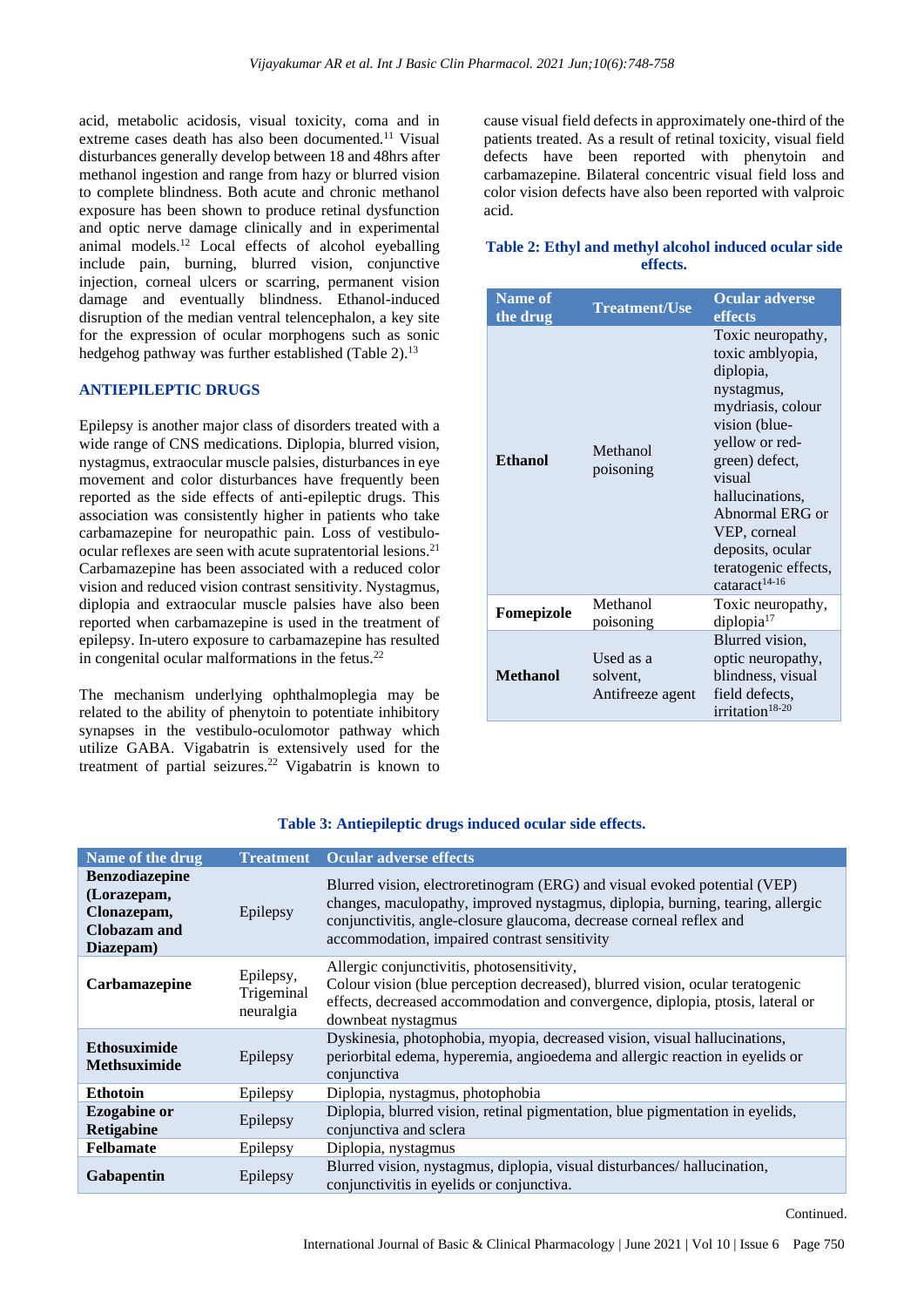| Name of the drug                    | <b>Treatment</b>      | <b>Ocular adverse effects</b>                                                                                                                                                                                                                                                                                                                                                                   |  |
|-------------------------------------|-----------------------|-------------------------------------------------------------------------------------------------------------------------------------------------------------------------------------------------------------------------------------------------------------------------------------------------------------------------------------------------------------------------------------------------|--|
| Lamotrigine                         | Epilepsy              | Blurred vision, nystagmus, diplopia, photosensitivityand conjunctivitis in eyelids<br>or conjunctiva.                                                                                                                                                                                                                                                                                           |  |
| Levetiracetam                       | Epilepsy              | Diplopia                                                                                                                                                                                                                                                                                                                                                                                        |  |
| Oxcarbazepine                       | Epilepsy              | Diplopia, blurred vision                                                                                                                                                                                                                                                                                                                                                                        |  |
| <b>Phenytoin</b>                    | Epilepsy              | Allergic conjunctivitis, cataract, colour vision, blurred vision, secondary angle<br>closure glaucoma, downbeat nystagmus, ocular hyperemia, macular edema,<br>mydriasis, decreased accommodation, orbital or periorbital pain, abnormalities of<br>ERG, ulceration and allergic reaction in eyelids or conjunctiva, ocular teratogenic<br>effects (fetal hydantoin syndrome), glare phenomenon |  |
| Primidone                           | Epilepsy              | Diplopia, nystagmus, decreased accommodation, dry eye, ocular teratogenic<br>effects, photophobia $^{24}$                                                                                                                                                                                                                                                                                       |  |
| <b>Tiagabine</b>                    | Epilepsy              | Abnormal color perception, blurred vision, nystagmus, diplopia                                                                                                                                                                                                                                                                                                                                  |  |
| <b>Topiramate</b>                   | Epilepsy,<br>Migraine | Mydriasis, visual field defects, decreased vision, diplopia, nystagmus, increased<br>IOP, shallow of anterior chamber, acute glaucoma, ocular hyperemia                                                                                                                                                                                                                                         |  |
| Valproate sodium<br>(Valproic acid) | Epilepsy              | Oculomotor disturbances, abnormal colour perception, oscillopsia, altered VEPS,<br>ocular teratogenic effect                                                                                                                                                                                                                                                                                    |  |
| <b>Vigabatrin</b>                   | Epilepsy              | Diplopia, nystagmus, peripheral visual field loss - tunnel vision and scotoma,<br>colour perception abnormalities, retinal abnormalities, optic nerve pallor, visual<br>electrophysiological changes (ERG and EOG), hypo pigment spots in retina,<br>reduced contrast sensitivity, reduced ocular blood flow                                                                                    |  |
| Zonisamide                          | Epilepsy              | Decreased vision, nystagmus, diplopia, visual hallucination,                                                                                                                                                                                                                                                                                                                                    |  |

#### **Table 4: General anaesthetics induced ocular side effects.**

| Name of the drug         | <b>Treatment</b>                         | <b>Ocular adverse effects</b>                                                                                                                                                                                                      |
|--------------------------|------------------------------------------|------------------------------------------------------------------------------------------------------------------------------------------------------------------------------------------------------------------------------------|
| Ether<br>(Diethyl ether) | Inhalational<br>anesthesia,<br>Analgesic | Decreased IOP, conjunctivitis, corneal opacity, blindness <sup>25</sup>                                                                                                                                                            |
| <b>Methoxyflurane</b>    | Inhalational<br>anesthesia               | Flecked retinal syndrome <sup>26</sup>                                                                                                                                                                                             |
| <b>Nitrous oxide</b>     | Inhalational<br>anesthesia               | Pupillary changes, changes in ERG, visual loss, intravitreal bubble, irreversible<br>blindness, increase in $IOP^{27, 28}$                                                                                                         |
| <b>Ketamine</b>          | Intravenous<br>anaesthesia               | Diplopia, visual stimulation, changes in visual perception, transient blindness,<br>corneal edema, bilateral optic neuritis, visual hallucinations, horizontal<br>nystagmus, abnormal eye movement, increased IOP <sup>29-32</sup> |
| <b>Propofol</b>          | Intravenous<br>anesthesia                | Blurred vision, diplopia, nystagmus, change in IOP, Inability to open the eye,<br>keratitis, transitory loss of ocular or periocular muscle movements <sup>33-35</sup>                                                             |

Lamotrigine was found to produce dose-dependent oculogyric crises in patients with no pre-existing movement disorders.<sup>23</sup> Topiramate may have GABAergic effects on the visual field. Other adverse effects include ocular dystonia, uveal tract disorders, myopia, eye movement disorders, color abnormalities and reduced contrast discrimination. Neuro-ophthalmologic manifestations such as myokymia are rarely reported. Compression of the trochlear nerve is characterized by attacks of monocular oscillopsia and superior oblique myokymia caused by oxcarbazepine. Oculomotor disturbances, abnormal color perception, oscillopsia, altered visual evoke potentials (VEPs) and ocular teratogenic effects were documented in epilepsy treatment with sodium valproate. Primidone causes diplopia, nystagmus, decreased accommodation, dry eye, ocular teratogenic effects and photophobia (Table 3).<sup>24</sup>

#### **GENERAL ANAESTHETICS**

Inhalational anesthetic agents cause changes in intraocular pressure, conjunctivitis, corneal opacity, blindness, changes in electroretinogram (ERG) and intravitreal bubble. Diplopia, blurred vision, changes in intraocular pressure (IOP), visual hallucination, different types of nystagmus, corneal edema and difficulty in opening the eyes were documented as side effects when anesthetics were used intravenously (Table 4).

#### **LOCAL ANESTHETICS**

Lidocaine causes visual hallucination, color vision defect, mydriasis, decreased vision, cataract, extraocular nerve palsy, central scotomas, macular ischemia, diplopia, transient bilateral blindness, ptosis, mild increase in IOP and retinopathy (Table 5).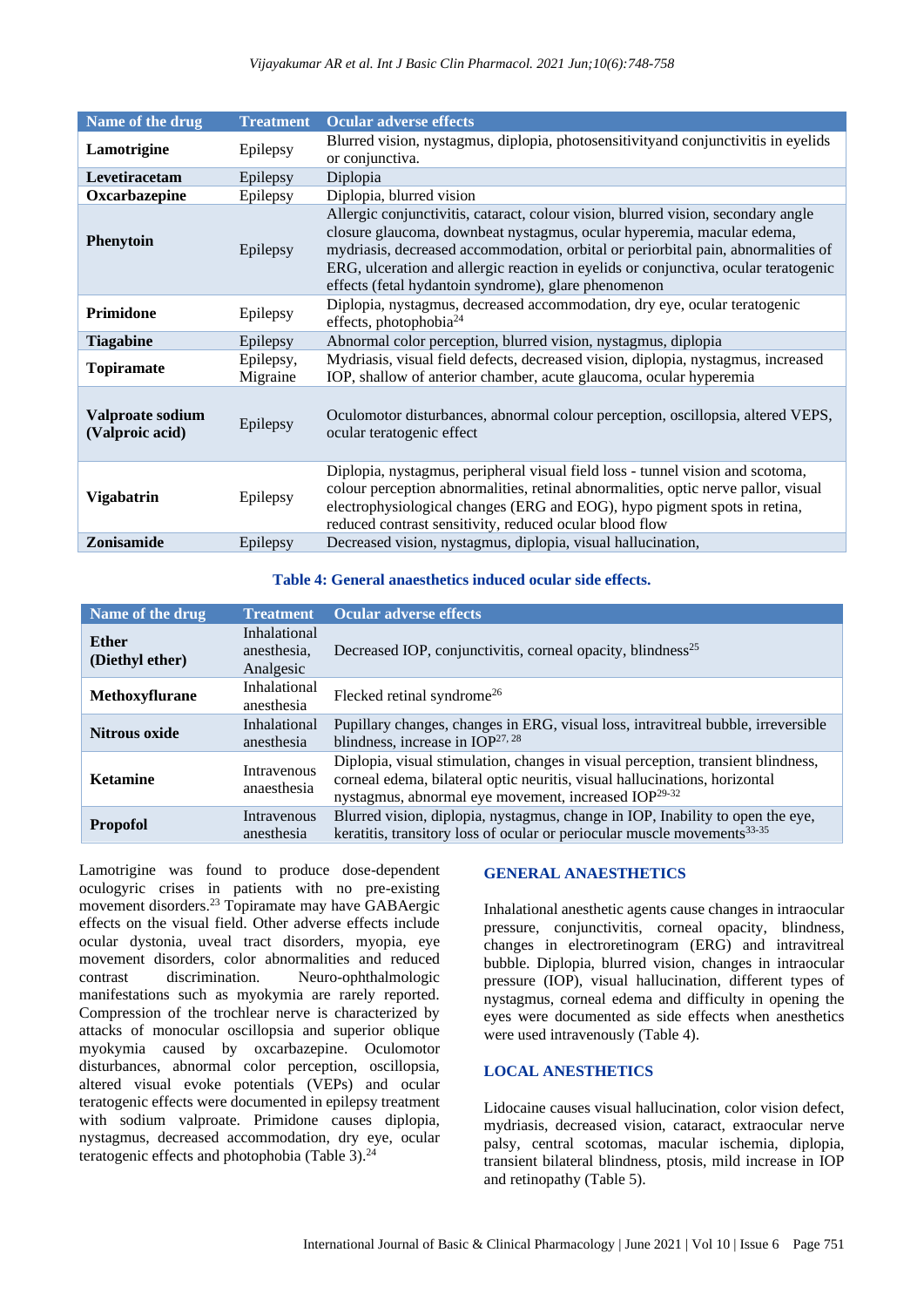#### **Table 5: Local anaesthetics induced ocular side effects.**

| <b>Name of</b><br>the drug | <b>Treatment</b>     | <b>Ocular adverse effects</b>                                                                                                                                                                                                                                                                                                   |
|----------------------------|----------------------|---------------------------------------------------------------------------------------------------------------------------------------------------------------------------------------------------------------------------------------------------------------------------------------------------------------------------------|
| Cocaine                    | Local<br>anaesthesia | Mydriasis, visual<br>hallucination, corneal<br>anaesthesia, keratitis,<br>corneal ulceration, retinal<br>emboli, retinal venous<br>$\alpha$ cclusion <sup>36</sup>                                                                                                                                                              |
| Lidocaine                  | Local<br>anesthesia  | Visual hallucination,<br>colour vision defect,<br>mydriasis, decreased<br>vision, toxicity to lens and<br>corneal epithelium,<br>cataract, extraocular nerve<br>palsy, central scotomas,<br>macular ischemia, diplopia,<br>bilateral transient<br>blindness, ptosis, slight<br>increase in IOP,<br>retinopathy <sup>37-39</sup> |
| Procaine                   | Local<br>anesthesia  | Transient loss of vision                                                                                                                                                                                                                                                                                                        |

## **SKELETAL MUSCLE RELAXANT**

Depolarizing agent succinylcholine can cause increase in IOP within 20-30 sec, this short time elevation of IOP being less in the normal eye.<sup>40</sup> Administration of succinylcholine causes eyelid retraction due to direct action on the Muller's muscle, which lasts for five minutes (Table  $6$ ). $41$ 

## **Table 6: Skeletal muscle relaxant induced ocular side effects.**

| Name of the<br>drug | <b>Treatment</b>                     | <b>Ocular adverse</b><br>effects                                                                 |
|---------------------|--------------------------------------|--------------------------------------------------------------------------------------------------|
| Succinylcholine     | Relaxation of<br>skeletal<br>muscles | Increased IOP.<br>Diplopia, allergic<br>reaction in eyelids<br>or conjunctiva,<br>acute glaucoma |

#### **ANTIPSYCHOTIC DRUGS (NEUROLEPTICS)**

Antipsychotics are known to produce several visual adverse effects such as mydriasis, ocular dystonia, angleclosure glaucoma, uveal tract disorders, eye movement disorders and abnormality in color perception.<sup>42</sup>

Phenothiazine-derivative drugs are one of the widely prescribed CNS drugs. They are used as pre-anesthetic medication, which is used to alleviate anxiety and provide additional sedation by synergizing the actions of coadministered sedatives or analgesics. However, eyelid and keratoconjunctivitis disorders are widely reported as side effects.<sup>43</sup> Phenothiazines are known to cause abnormal pigmentation of eyelids, cornea, and conjunctiva. It also results in corneal edema leading to visual impairment and retinopathy. Lenticular opacification and retinopathy are reported in chronic administration of chlorpromazine and thioridazine.

Topiramate was initially used to treat epilepsy in children later it was known to enhance GABA transmission and cure cases of bipolar disorder.<sup>22</sup> This drug may also have the GABAergic effect on the visual field. Angle-closure glaucoma and uveal tract problems are the most frequent adverse effects seen with many typical antipsychotics and selective serotonin reuptake inhibitors [SSRIs].<sup>43</sup> Dry eye, oculogyric crisis and retinal vein occlusion are well documented adverse drug effects of treatment with atypical antipsychotic drugs (Table 7).44,45

## **HALLUCINOGENS AND ANTI-MANIC INDUCED OCULAR SIDE EFFECTS**

Lysergic acid diethylamide (LSD) and other related drugs cause blurring of vision, the imagery of patterns, fog, smoke which fills the visual field, image size and shape distortion, heightened colors, false perception of movement and trailing phenomenon (Table 8a).<sup>50</sup>

Lithium is one of the principle drugs used for the treatment of depression. This drug is associated with keratin deposits on the cornea. It affects sodium transport and causes eye irritation (Table 8b).<sup>59</sup>

## **ANTIDEPRESSANT AND ANTI ANXIETY DRUGS**

Depression is one of the most common mental health disorders characterized by the absence of a positive effect, low mood and a range of associated emotional, cognitive, physical and behavioral symptoms. Antidepressant agent isocarboxazid causes photophobia, mydriasis, diplopia, strabismus, colour vision defects and red-green defects.<sup>61</sup>

Tricyclic antidepressants (TCAs) induce accommodation interference and blurred vision. Patients with narrow iridocorneal angles also experience glaucomatous attacks while using these drugs. Uveal tract problems, mydriasis and angle closure glaucoma are caused by the administration of TCAs and selective serotonin reuptake inhibitors (SSRIs).<sup>43</sup>

Antidepressants may have an impact on the course of eye dryness. Schirmer's test was performed without prior instillation of topical anesthesia to the ocular surface, and the wetting result was recorded for each eye. Bilateral acute angle closure caused by supraciliary effusions was associated with venlafaxine intake. Pendular nystagmus is also reported to venlafaxine overdose and its importance in the recognition of serotonin syndrome (Table 9). $62$ 

## **OPIOID ANALGESICS AND ANTAGONISTS**

The first description of Italian cases of nystagmus related to the use of methadone during pregnancy underlines the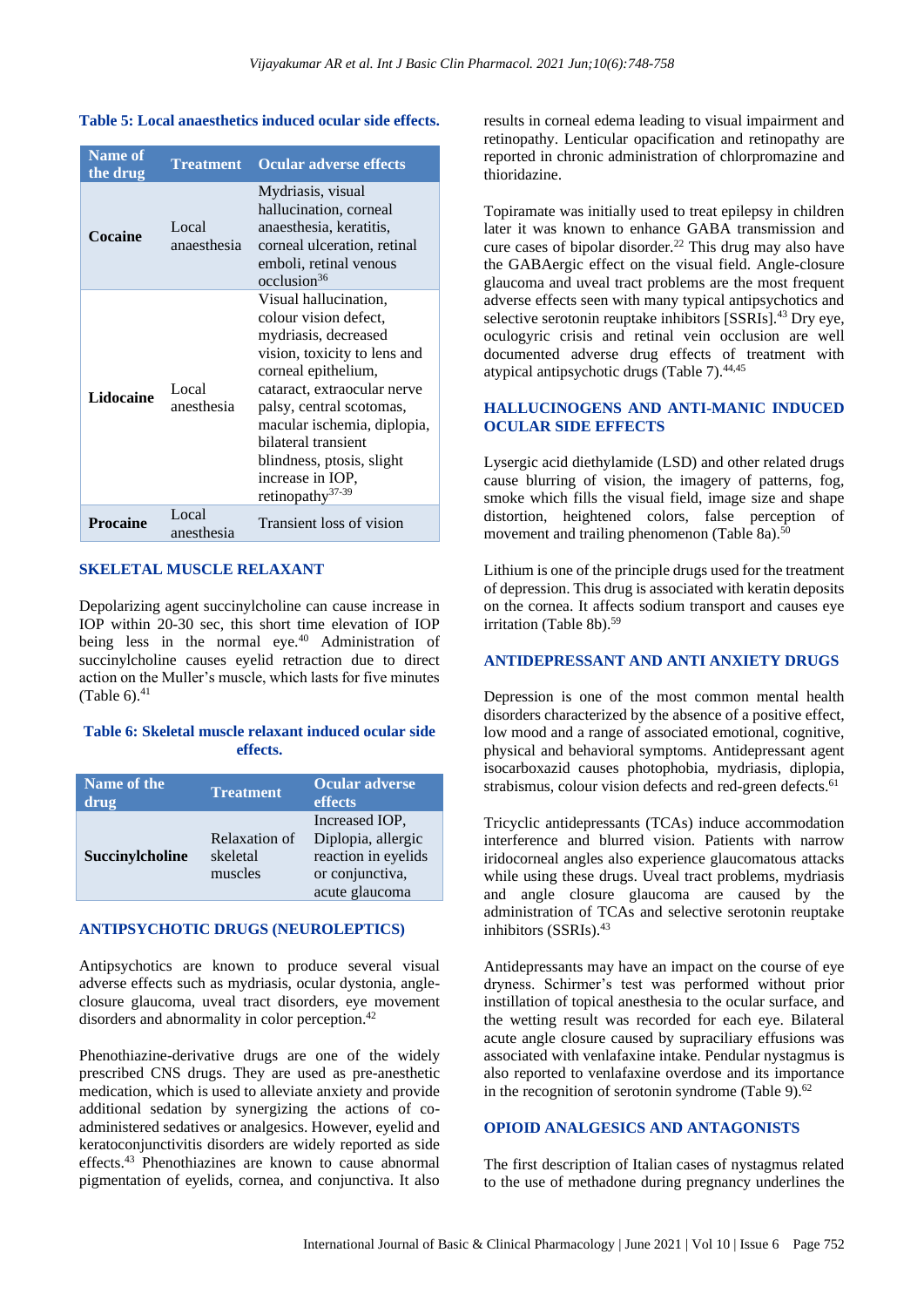importance of a careful investigation of drug use in pregnancy in cases of unexplained congenital nystagmus. Impaired eye-tracking skills in 4-year old children exposed to methadone or buprenorphine and tobacco prenatally could inhibit the development of some cognitive functions in later life.<sup>66</sup>

Morphine stimulates the retinogeniculate cortex pathway, thalamus-cortical circuit through the opioid receptors and fentanyl stimulates the thalamus cortical circuit through the opioid receptors. It can therefore, be assumed that visual evoked potential (VEP) is a useful tool for examining the side effects of drugs, including narcotics, on the visual system.

## **Table 7: Antipsychotic drugs induced ocular side effects.**

| Name of the drug                | <b>Treatment</b>                   | <b>Ocular adverse effects</b>                                                                                                                                                                                                                                                                                                                                                                             |
|---------------------------------|------------------------------------|-----------------------------------------------------------------------------------------------------------------------------------------------------------------------------------------------------------------------------------------------------------------------------------------------------------------------------------------------------------------------------------------------------------|
| <b>Aripiprazole</b>             | Schizophrenia                      | Oculogyric crisis, blepharospasm, myopia, mydriasis                                                                                                                                                                                                                                                                                                                                                       |
| <b>Chlorpromazine</b>           | Schizophrenia                      | Abnormal pigmentation of eyelids, cornea and<br>conjunctiva, visual impairment and retinopathy, anterior<br>lens stellate cataract. <sup>46</sup> subcapsular dust-like granular<br>deposits-whitish to yellowish brown in the pupillary area<br>and blue-yellow color vision. Retrobulbar injections $\rightarrow$<br>secondary diffuse orbital fibrosis and neurotrophic<br>corneal ulcer <sup>47</sup> |
| <b>Fluphenazine</b>             | Schizophrenia                      | Bilateral maculopathy                                                                                                                                                                                                                                                                                                                                                                                     |
| <b>Thioridazine</b>             | Schizophrenia                      | Retinal pigment epithelial atrophy, bull's eye changes,<br>cataract, lenticular opacification                                                                                                                                                                                                                                                                                                             |
| <b>Clozapine</b><br>Loxapine    | Schizophrenia                      | Nystagmus, ptosis, oculogyric crises, decreased vision,<br>mydriasis.                                                                                                                                                                                                                                                                                                                                     |
| <b>Haloperidol</b>              | Schizophrenia                      | Mydriasis, decreased vision, visual hallucination,<br>decreased IOP, subcapsular cataracts, myopia, allergic<br>reactions in eyelids or conjunctiva, oculogyric crises <sup>48</sup>                                                                                                                                                                                                                      |
| Pimozide                        | Schizophrenia                      | Keratoconjunctivitis sicca, blurred vision, visual<br>hallucination, oculogyric crises <sup>49</sup>                                                                                                                                                                                                                                                                                                      |
| Quetiapine fumarate             | Schizophrenia,<br>Bipolar disorder | Dry eye, oculogyric crisis <sup>44</sup> , retinal vein occlusion <sup>45</sup>                                                                                                                                                                                                                                                                                                                           |
| <b>Tiotixene or Thiothixene</b> | Schizophrenia                      | Blurred vision, mydriasis, corneal or lens deposits,<br>photosensitivity <sup>49</sup>                                                                                                                                                                                                                                                                                                                    |

#### **Table 8a: Hallucinogens induced ocular side effects.**

| Name of the drug                                                                       | <b>Treatment</b>                      | <b>Ocular adverse effects</b>                                                                                                                                                                                                                 |
|----------------------------------------------------------------------------------------|---------------------------------------|-----------------------------------------------------------------------------------------------------------------------------------------------------------------------------------------------------------------------------------------------|
| Lysergic acid diethylamide (LSD)                                                       | To alter mood and<br><b>Behaviour</b> | Diplopia, cycloplegia, mydriasis, visual hallucination,<br>palinopsia, irreversible impairment of color vision defect,<br>cataract, corneal opacities, macular damage, ocular<br>teratogenic effects <sup>51-53</sup>                         |
| <b>Phencyclidine</b>                                                                   | To alter mood and<br><b>Behaviour</b> | Nystagmus, decreased corneal reflux, visual<br>hallucinations, visual defects, miosis, ptosis <sup>54</sup>                                                                                                                                   |
| Ecstasy $(3, 4)$<br>Methylenedioxymethamphetamine<br>(MDMA))                           | To alter mood and<br><b>Behaviour</b> | Acute bilateral angle closure, transient myopia, bilateral<br>ciliochoroidal effusions <sup>55</sup>                                                                                                                                          |
| <sup>9</sup> $\Delta$ Tetrahydrocannabinol ( <sup>9</sup> $\Delta$<br>THC) (Marijuana) | To alter mood and<br><b>Behaviour</b> | Bright spots flickering effect, Intermittent light<br>phenomena, strobe-like effects, irreversible disruption of a<br>classic eye blink, visual hallucination, photosensitivity,<br>nystagmus, decrease in IOP visual acuity <sup>56-58</sup> |

### **Table 8b: Anti-manic drug-induced ocular side effects.**

| Name of the drug  | <b>Treatment</b> | <b>Ocular adverse effects</b>                                                                                                                                                                                                                                              |
|-------------------|------------------|----------------------------------------------------------------------------------------------------------------------------------------------------------------------------------------------------------------------------------------------------------------------------|
| Lithium carbonate | Acute Mania      | Contact lens intolerance, downbeat jerk nystagmus, decreased<br>accommodation, cycloplegia, blurred vision, papilledema,<br>abnormal EOG or VEP, decreased dark adaptation, visual<br>hallucination, exophthalmos, vertical or lateral far-gaze<br>diplopia, epiphora $60$ |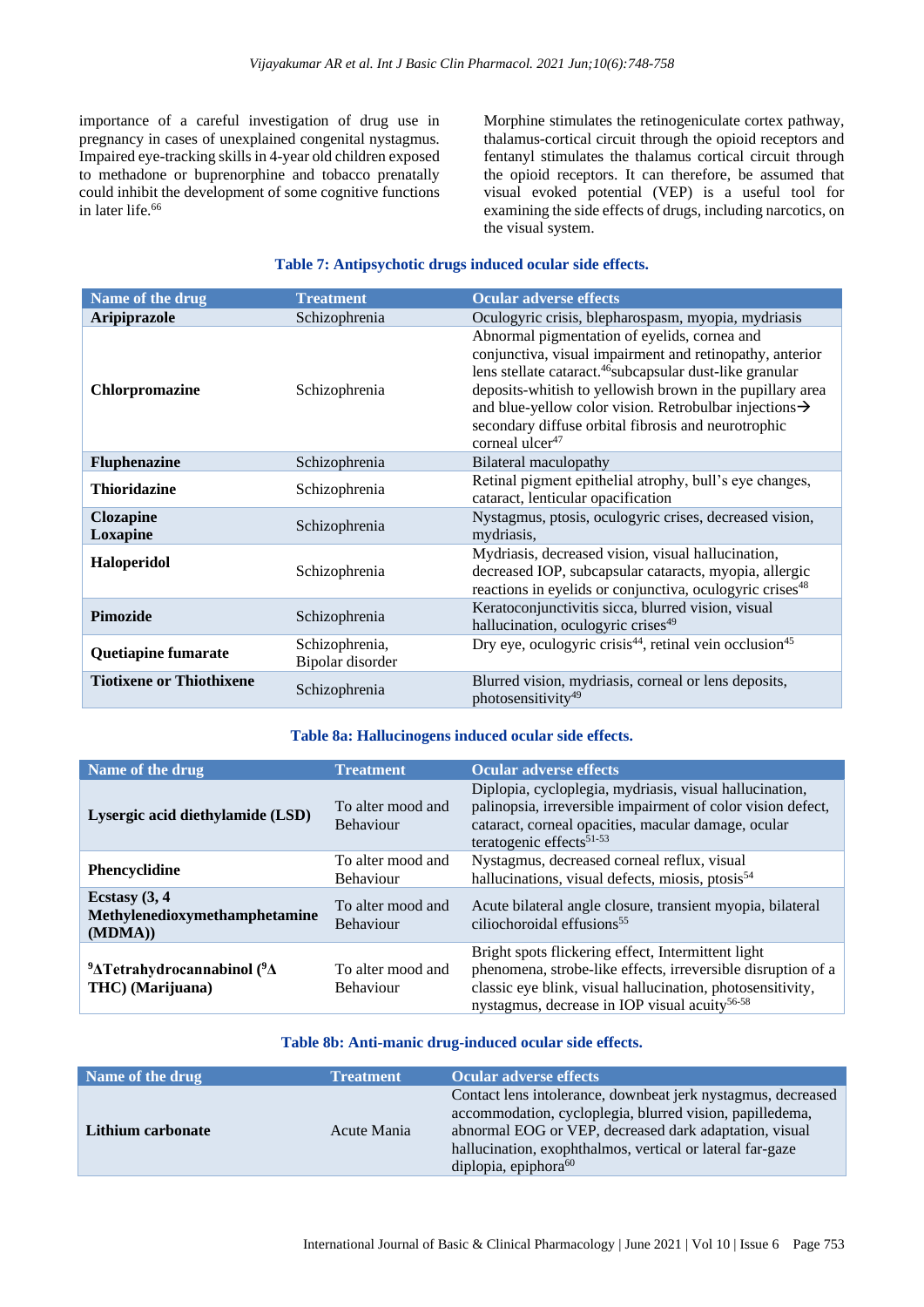| Table 9: Antidepressant and anti-anxiety drugs induced ocular side effects. |  |  |
|-----------------------------------------------------------------------------|--|--|
|                                                                             |  |  |

| Name of the drug                                                            | <b>Treatment</b>                                | <b>Ocular adverse effects</b>                                                                                                                                                                          |
|-----------------------------------------------------------------------------|-------------------------------------------------|--------------------------------------------------------------------------------------------------------------------------------------------------------------------------------------------------------|
| Amitriptyline,<br>clomipramine, doxepin,<br>imipramine,<br>trimipramine     | Depression,<br>Psychoneurotic<br>anxiety        | Cycloplegia, dry eye, diplopia, mydriasis, increased IOP, toxic<br>amblyopia, pupil-block glaucoma, visual hallucination, nystagmus,<br>retinal pigments abnormalities, retinal damage                 |
| Amoxapine, desipramine,<br>nortriptyline,                                   | Depression                                      | Blurred vision, photophobia, visual hallucinations, mydriasis, floppy<br>iris syndrome                                                                                                                 |
| Citalopram, fluoxetine,<br>fluvoxamine, paroxetine<br>sertraline<br>(SSRIs) | Depression                                      | Blurred vision, photophobia, abnormal ocular sensations, increased<br>eye movements during sleep, anisocoria, diplopia, dry eye, angle-<br>closure glaucoma, maculopathy, mydriasis, oculogyric crisis |
| <b>Isocarboxazid</b>                                                        | Depression                                      | Photophobia, blurred vision, mydriasis, colour vision defects (red-<br>green defects)                                                                                                                  |
| Pheniprazine                                                                | Depression,<br>Angina pectoris<br>Schizophrenia | Amblyopia, optic neuritis, colour vision (red-green discrimination)                                                                                                                                    |
| <b>Trazodone</b>                                                            | Depression                                      | Visual hallucinations, decreased vision, diplopia, palinopsia <sup>63</sup> ,<br>keratoconjunctivitis sicca, angle closure glaucoma <sup>64,65</sup>                                                   |
| <b>Venlafaxine</b>                                                          | Depression                                      | Blurred vision, bilateral acute angle closure, pendular nystagmus                                                                                                                                      |

## **Table 10: Opioid analgesics and antagonists induced ocular side effects.**

| Name of the drug              | <b>Treatment</b>                           | <b>Ocular adverse effects</b>                                                                                                                          |
|-------------------------------|--------------------------------------------|--------------------------------------------------------------------------------------------------------------------------------------------------------|
| Codeine                       | A cough                                    | Miosis, decreased vision, transient myopia, lid dermatitis, iritis,<br>ophthalmoplegia, angioedema in eyelids or conjunctiva <sup>68-69</sup>          |
| Hydromorphone,<br>Oxymorphone | Moderate to<br>Severe pain                 | Miosis, allergic reaction, decreased vision, visual hallucination <sup>70-71</sup>                                                                     |
| <b>Heroin</b>                 | Cancer pain                                | Miosis, ocular irritation, changes in the conjunctiva, exotropia, talc<br>retinopathy <sup>72-74</sup>                                                 |
| <b>Morphine</b>               | Cancer pain                                | Miosis, pinpoint pupils, iritis, colour vision, visual field changes,<br>visual hallucination, vertical nystagmus, eyelid pruritus <sup>69,74-77</sup> |
| <b>Methadone</b>              | A cough                                    | Miosis, pinpoint pupils, talc retinopathy, cortical blindness,<br>strabismus, decreased vision <sup>72, 74, 78-80</sup>                                |
| <b>Naloxone</b>               | Narcotic<br>antagonist                     | Miosis, vivid visual hallucinations, pupillary changes, erythema<br>multiforme, ophthalmoplegia, photosensitivity <sup>69, 81</sup>                    |
| Opium                         | Cancer pain                                | Miosis, iritis                                                                                                                                         |
| <b>Pentazocine</b>            | Adjuvants,<br>Narcotic<br>antagonist       | Miosis, vivid visual hallucination, diplopia <sup>82</sup>                                                                                             |
| <b>Pethidine</b>              | Analgesics,<br>Preanesthetic<br>medication | Miosis, decrease in IOP, blepharitis, conjunctivitis, visual<br>hallucination <sup>83</sup>                                                            |

These results suggest that biochemical mechanisms related to nitric oxide release are involved, at least in part, in morphine effects on the eye. It may be possible that  $\mu$ opioid receptors are involved in morphine-induced miosis and reduction in IOP (Table 10).<sup>67</sup>

## **CNS STIMULANTS AND COGNITION ENHANCERS**

Intravenous injection of caffeine was found to increase intraocular pressure (IOP). Caffeine was found to have a positive association between their intake and elevation in intraocular pressure in patients with open-angle glaucoma. Cocaine causes talc retinopathy and epithelial defects.<sup>61</sup>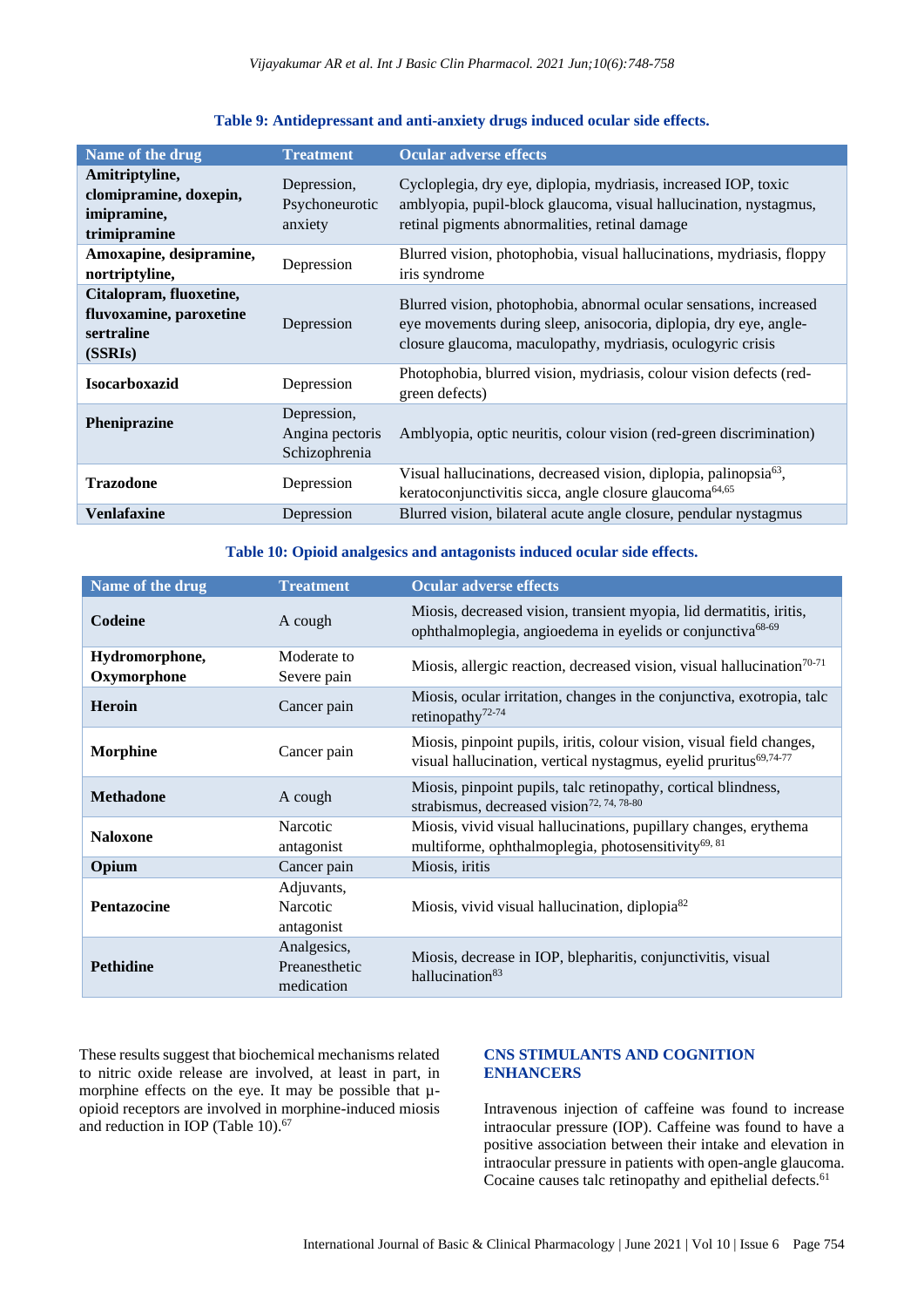Methylphenidate hydrochloride is the drug of choice for treatment of attention deficit hyperactivity disorder (ADHD). However, an association of methylphenidate with glaucoma has been reported (Table 11).

| Name of the drug        | <b>Treatment</b>                                       | <b>Ocular adverse effects</b>                                                                                                                             |
|-------------------------|--------------------------------------------------------|-----------------------------------------------------------------------------------------------------------------------------------------------------------|
| <b>Caffeine</b>         | CNS stimulant, Migraine,<br>Apnoea in premature infant | Increase in IOP                                                                                                                                           |
| Cocaine                 | CNS stimulant                                          | Mydriasis, retinal emboli, keratitis, retinal venous occlusion,<br>orbital disease, visual hallucination, decreased vision,<br>myopia                     |
| Dexmethylphenidate      | Attention deficit<br>hyperactivity disorder<br>(ADHD)  | Blurred vision, visual changes                                                                                                                            |
| Methylphenidate         | Concentration & Attention<br>defects                   | Mydriasis, urticaria in eyelids or conjunctiva, decrease<br>accommodation, blurred vision, visual hallucination,<br>diplopia, mydriasis, talc retinopathy |
| <b>Methamphetamines</b> | CNS stimulant                                          | Mydriasis, retinal venous occlusion, keratitis, corneal<br>ulceration, intra-retinal hemorrhage, talc retinopathy, visual<br>hallucination                |
| <b>Memantine</b>        | Cognition enhancer                                     | Worsening or de novo visual hallucination <sup>84</sup>                                                                                                   |
| <b>Rivastigmine</b>     | Cognition enhancer                                     | Subconjunctival hemorrhage <sup>85</sup>                                                                                                                  |
| <b>Tacrine</b>          | Cognition enhancer                                     | Diplopia                                                                                                                                                  |

#### **Table 11: CNS stimulants and cognition enhancers induced ocular side effects.**

#### **ANTI-PARKINSONIAN DRUGS**

Blurred vision, increased eye blinking or twitching symptoms were observed in parkinsonian patient's administration with a combination of levodopa and carbidopa (Table 12).

## **Table 12: Anti-parkinsonian drugs induced ocular side effects.**

| Name of the drug       | <b>Treatment</b>      | Ocular adverse<br>effects                                             |
|------------------------|-----------------------|-----------------------------------------------------------------------|
| Levodopa+<br>Carbidopa | Parkinson<br>symptoms | Blurred vision,<br>greatly<br>increased eye<br>blinking/<br>twitching |

#### **CONCLUSION**

Ocular adverse events are newly identified in this decade and mostly come from systemic drugs some of which are existent in the market for several years. These systemically administered drugs reach CNS area and cause several certain, probable and possible ocular side effects or symptoms such as blurred vision, diplopia, cataract, glaucoma, optic retinopathy, colour vision defect, visual hallucination, abnormality of the electroencephalogram (EEG) and electroretinogram (ERG), altering intraocular pressure and pupil sizes. On discontinuing the medication further damage or toxicity to the eyes can be avoided, but some cases may take time to reverse to normality even after drug discontinuation.<sup>86</sup> Ophthalmologists and paramedical members should be aware of the ophthalmic medication

induced side effects/ adverse effects and examine the entire eye tissues effectively and periodically and should discuss with the patients regarding drug induced ocular sideeffects or symptoms before initiating the therapy. This could possibly prevent their progression which can end up in visual impairment. Therefore, there is a need for an early warning system where prescribers can share their experiences of potential ocular reactions. The first stage should involve setting up of a registry for reporting of drug induced ocular side effects.

*Funding: No funding sources Conflict of interest: None declared Ethical approval: Not required*

#### **REFERENCES**

- 1. Deichmann WB, Henschler D, Holmstedt B, Keil G. What is there that is not poison? A study of the third defense by Paracelsus. Archives of Toxicology. 1986;58:207-13.
- 2. Jaanus SD, Bartlett JD, Hiett, JA. Ocular effects of systemic drugs. In: Bartlett JD and Jaanus SD, eds. Clinical Ocular Pharmacology, 3rd ed. Boston: Butterworth-Heinemann. 1995;957-1006.
- 3. Koneru PB, Lien EJ, Koda RT. Review: Oculotoxicities of systemically administered drugs. J Ocular Pharm. 1886;2(4):385-99.
- 4. Mycek MJ, Harvey RA, Champe PC. Lippincott's Illustrated Reviews: Pharmacology, 2nd ed. Philadelphia: Lippincott-Raven. 1997.
- 5. Muchnick BG. The ocular manifestations of systemic drugs. Optom Today. 1998;44-52.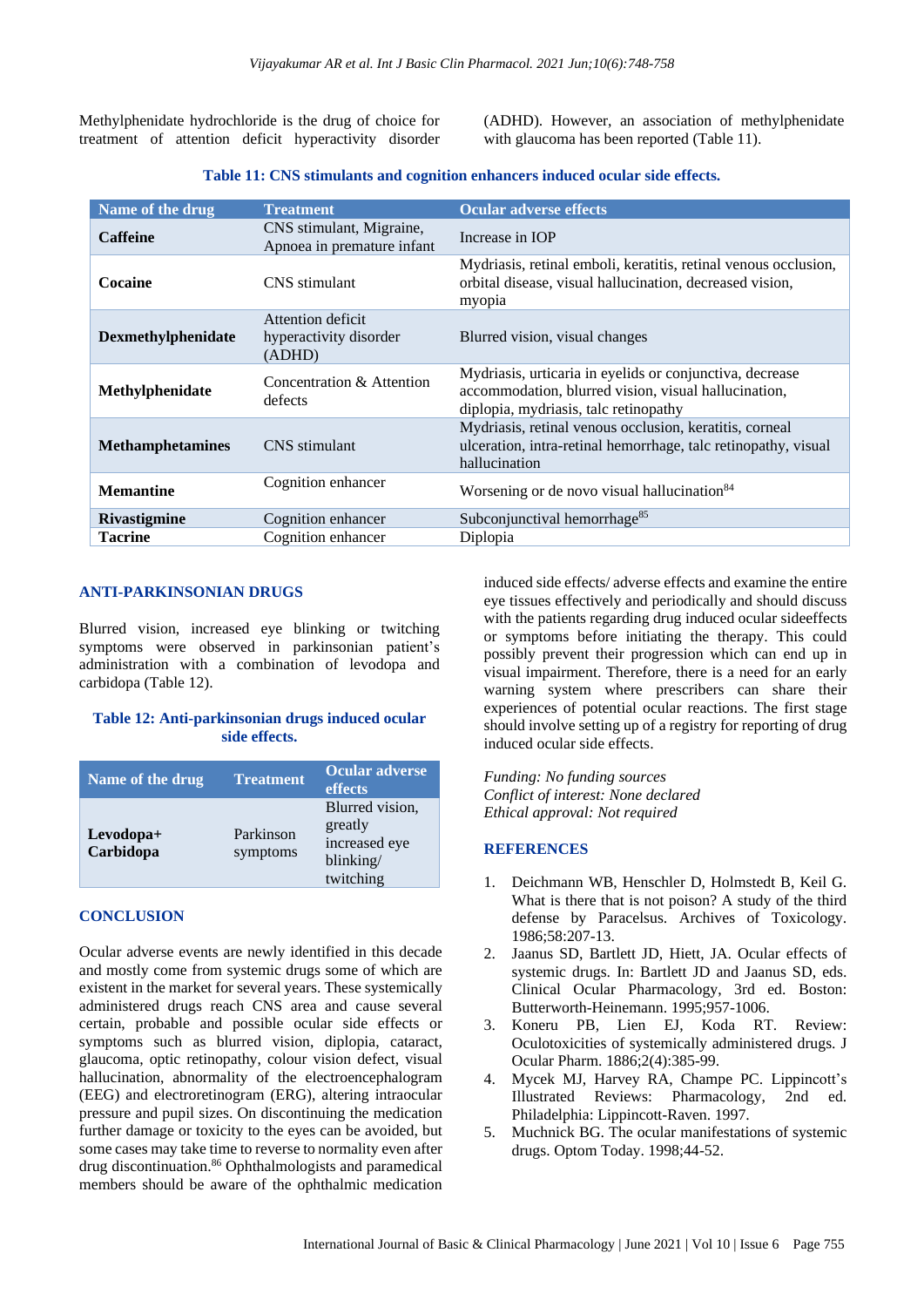- 6. Bartlett JD. Ophthalmic toxicity by systemic drugs. In: GCY Chiou, ed. Ophthalmic Toxicology, 2nd ed. Michigan: Taylor and Francis. 1999;225-83.
- 7. Hamburger E: Identification and treatment of barbiturate abusers, JAMA. 1965;193:143-4.
- 8. Homma K, Wakakura M, Ishikawa S. A case of phenobarbital-induced optic neuropathy, Neuro-Ophthalmol. 1989;9(6):357-9.
- 9. Levy DL, Lipton RB, Holzman PS. Smooth pursuit eye movements: effects of alcohol and chloral hydrate, J Psychiatr Res. 1981;16:1-11.
- 10. Mowry JB, Wilson GA. Effect of exchange transfusion in chloral hydrate overdose, Vet Human Toxicol. 1983;25(Suppl 1):15.
- 11. Kavet R, Nauss KM. The toxicity of inhaled methanol vapors. Critical reviews in toxicology. 1990;21:21-50.
- 12. Sharpe JA, Hostovsky M, Bilbao JM, Rewcastle NB. Methanol optic neuropathy: a histopathological study. Neurology. 1982;32:1093-100.
- 13. Lantz CL, Sipe GO, Wong EL, Majewska AK, Medina AE. Effects of Developmental Alcohol Exposure on Potentiation and Depression of Visual Cortex Responses. Alcohol ClinExp Res. 2015;39:1434-42.
- 14. Wang S, Wang JJ, Wong TY. Alcohol and eye disease, SurvOphthalmol. 2008;53(5):512-25.
- 15. Kanthan GL, Mitchell P, Burlutsky G. Alcohol consumption and the long-term incidence of cataract and cataract surgery: the blue mountain eye study, Am J Ophthalmol. 2010;150(3):434-40.
- 16. Knudtson MD, Klein R, Klein BE. Alcohol consumption and the 15-year cumulative incidence of age-related macular degeneration. Am J Ophthalmol. 2007;143(6):1026-9.
- 17. Brent J, Mc Martin K, Phillips S. Fomepizole for the treatment of methanol poisoning, N Engl J Med. 2001;344(6):424-9.
- 18. Dethlefs R, Naragi S. Ocular manifestations and complications of acutemethyl alcohol intoxication, Med J Aust. 1978;4(10):483-5.
- 19. Barceloux DG, Bond GR, Krenzelok EP. American Academy of Clinical Toxicology practice guidelines on the treatment of methanol poisoning, J Toxicol Clin Toxicol. 2002;40(4):415-6.
- 20. Desai T, Sudhalkar A, Vyas U. Methanol poisoning: predictors ofvisual outcomes, JAMA Ophthalmol. 2013;131(3):358-64.
- 21. Horiguchi J, Inami Y. Effect of clonazepam on neuroleptic-induced oculogyric crisis. ActaPsychiatr Scand. 1989;80:521-3.
- 22. Hilton EJ, Hosking SL, Betts T. The effect of antiepileptic drugs on visual performance. Seizure, 2004;13:113-28.
- 23. Veerapandiyan A, Gallentine WB, Winchester SA, Baker J, Kansagra SM, Mikati MA. Oculogyric crises secondary to lamotrigineoverdosage. Epilepsia. 2011;52:4-6.
- 24. Marino D, Malandrini A, Rocchi R. Transient "sicca syndrome" during phenobarbital treatment, NeurolSci. 2011;300(1–2):164.
- 25. Tripathi RC, Tripathi BC. The Eye. In Riddell RH, editor: Pathology of Drug-Induced and Toxic Diseases, New York, 1982, Churchill Livingstone. 1982;377-450.
- 26. Bullock JD, Albert DM. Flecked retina. Arch Ophthalmol. 1975;93:26-31.
- 27. Lockwood AJ, Yang YF. Nitrous oxide inhalation anaesthesia in the presence of intraocular gas can cause irreversible blindness. Br Dent J. 2008;204(5):247-8.
- 28. Fenwick PB, Stone SA, Bushman J. Changes in the pattern reversalvisual evoked potential as a function of inspired nitrous oxideconcentration, Electroencephalogr Clin Neurophysiol. 1984;57:178-83.
- 29. Starte JM, Fung AT, Kerdraon YA. Ketamineassociated corneal edema. Cornea. 2012;31(5):572-4.
- 30. Fine J, Weissman J, Finestone SC. Side effects after ketamine anesthesia: transient blindness, AnesthAnalg. 1974;53:72-4.
- 31. Drayna PC, Estrada C, Wang W. Ketamine sedation is not associated with clinically meaningful elevation of intraocularpressure, Am J Emerg Med. 2012;30(7):1215-8.
- 32. Fantinati S, Casarotto R. Bilateral retrobulbar neuritis after general anesthesia, Ann Ophthalmol. 1988;114:649.
- 33. Ameen H. Can propofol cause keratitis? Anaesthesia. 2001;56:1017-8.
- 34. Neel S, Deitch R, Moorthy SS. Changes in intraocular pressure during low dose intravenous sedation with propofol before cataract surgery. Br J Ophthalmol. 1995;79:1093-7.
- 35. Reddy MB. Can propofol cause keratitis? Anesthesia. 2002;57:183-208.
- 36. Ghosheh FR, Ehlers JP, Ayres BD. Corneal ulcers associated with aerosolized crack cocaine use. Cornea. 2007;26:966-9.
- 37. Lemagne JM, Michiels X, Van Causenbroeck S. Purtscher-like retinopathy after retrobulbar anesthesia, Ophthalmol. 1990;97(7):859-61.
- 38. Sawyer RJ, von Schroeder H. Temporary bilateral blindness after acute lidocaine toxicity, AnesthAnalg. 2002;95:224-6.
- 39. Han SK, Kim JH, Hwang J-M. Persistent diplopia after retrobulbar anesthesia, J Cataract Refract Surg. 2004;30:1248-53.
- 40. Robinson R, White M, McCann P. Effect of anesthesia on intraocular blood flow. Br J Ophthalmol. 1993;75:92-3.
- 41. Eldor J, Admoni M. Acute glaucoma following nonophthalmic surgery, Isr J Med Sci. 1989;25:293-4.
- 42. Jaanus SD. Ocular side effects of selected systemic drugs. OptomClin. 1992;2:73-96.
- 43. Richa S, Yazbek JC. Ocular adverse effects of common psychotropic agents: a review. CNS drugs. 2010;24:501-26.
- 44. Ghosh S, Bhutan D. Oculogyric crisis with quetiapine: a case report. 14th World Congress of Psychiatry 894 abstr. 2008;1-168.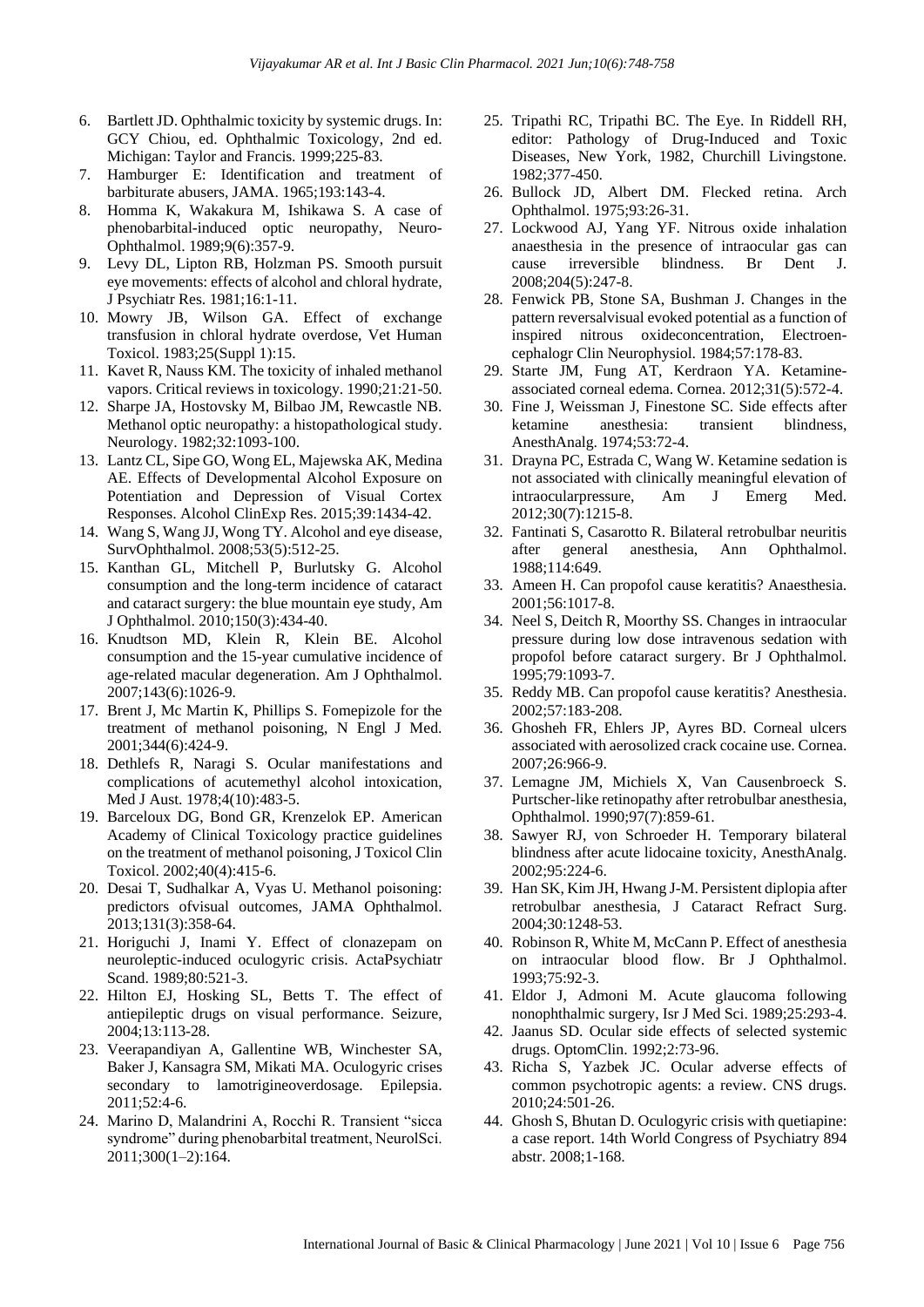- 45. Yong KC, Kah TA, Ghee YT. Branch retinal vein occlusion associated with quetiapine fumarate. BMC Ophthalmol. 2011;11(1):24.
- 46. Kanaski JJ. Clinical diagnosis in ophthal. Elsevier. 2006.
- 47. Cotliar JM, Shields CL, Meyer DR. Chronic orbital inflammation and fibrosis after retrobulbar alcohol and chlorpromazine injections in a patient with choroidal melanoma, Ophthal Plast Reconstr Surg. 2008;24(5):410-1.
- 48. Isaac NE, Walker AM, Jick H. Exposure to phenothiazine drugs and risk of cataract, Arch Ophthalmol. 1991;109:256-60.
- 49. Physician's Desk Reference, ed 60, Montvale NJ. Thomson PDR. 2006;2124-5.
- 50. Firht AY. Ocular sequelae from the illicit use of class A drugs. Br I Orthop J. 2004;1:10-8.
- 51. Abraham HD: A chronic impairment of colour vision in users of LSD, Br J Psychiatry. 1982;140:518-20.
- 52. Kawasaki A, Purvin V. Persistent palinopsia following ingestion of lysergic acid diethylamide (LSD), Arch Ophthalmol. 1996;114:47-50.
- 53. Halpern JH, Pope HG. Hallucinogen persisting perception disorder: what do we know after 50 years?, Drug Alcohol Depend. 2003;69:109-19.
- 54. Cox D, Jufer Phipps RA, Levine B. Distribution of phencyclidine into vitreous humor, J Anal Toxicol. 2007;31(8):537-9.
- 55. Kumar RS, Grigg John, Farinelli AC. Ecstasy induced acute bilateral angle closure and transient myopia. Br J Ophthalmol. 2007;91:693-5.
- 56. Huestegge L, Kunert HJ, Radach R. Long-term effects of cannabis on eyemovement control reading, Psychopharmacol. 2010;209(1):77-84.
- 57. Levi L, Miller NR. Visual illusions associated with previous drug abuse,FClin Neuro-ophthalmol. 1990;10:103-10.
- 58. Semple DM, Ramsden F, McIntosh AM. Reduced binocular depthinversion in regular cannabis users, PharmacolBiochemBehav. 2003;25:789-93.
- 59. Hiroz CA, Assimacopoulos T, Cuendet JF, Calanca A, Carron R. [Ophthalmological side effects of lithium (author's transl)]. L'Encephale. 1981;7:123-8.
- 60. Fraunfelder FT, Fraunfelder FW, Jefferson JW. Monograph: the effects oflithium on the human visual system, J Toxicol Cut Ocular Toxicol. 1992;11:97- 169.
- 61. Fraunfelder FT, Fraunfelder FW, Chambers WA. Clinical Ocular Toxicology: Drug-Induced Ocular Side Effects. Philadelphia, USA: Elsevier Health Sciences. 2008.
- 62. Varatharaj A, Moran J. Pendularnystagmus associated with venlafaxine overdose: a formefruste of the serotonin syndrome?. BMJ Case Rep. 2014;1-2.
- 63. Hughes MS, Lessell S. Trazodone-induced palinopsia, Arch Ophthalmol. 1990;108:399-400.
- 64. Chi-un P, Chang-uk L, Soo-Jung L. Association of low dose trazodone treatment with aggravated angleclosure glaucoma, Psychiatry ClinNeurosci. 2003;57:127-9.
- 65. Pae C-U, Lee C-U, See S-J. Association of low dose trazodone treatment with aggravated angle-closure glaucoma, Psych Clin Neuros. 2003;57:127-8.
- 66. Melinder A, Konijnenberg C, Sarfi M. Deviant smooth pursuit in preschool children exposed prenatally to methadone or buprenorphine and tobacco affects integrative visuomotor capabilities. Addiction. 2013;108:2175-82.
- 67. Bonfiglio V, Bucolo C, Camillieri G, Drago F. Possible involvement of nitric oxide in morphineinduced miosis and reduction of intraocular pressure in rabbits. Eur J Pharmacol. 2006;534:227-32.
- 68. El-Mallakh RS. Internuclear ophthalmoplegia with narcotic overdosage, Ann Neurol. 1986;20:107.
- 69. Nomof N, Elliott HW, Parker KD. The local effect of morphine, nalorphine, and codeine on the diameter of the pupil of the eye, ClinPharmacolTher. 1968;9:358- 64.
- 70. De Cuyper C, Goeteyn M. Systemic contact dermatitis from subcutaneous hydromorphone, Contact Dermatitis. 1992;27(4):220-3.
- 71. Gilman AG, Goodman LS, Gilman A, editors. The Pharmacological Basis of Therapeutics, ed 6, New York, 1980, Macmillan. 1980;495-511.
- 72. Firth AY. Heroin and diplopia. Addiction. 2005;100:46-50.
- 73. Rizzo M, Corbett J. Bilateral internuclear ophthalmoplegia reversed by naloxone, Arch Neurol. 1983;40:242-3.
- 74. Firth AY. Heroin and diplopia. Addiction 200;100:46- 50.
- 75. Fish DJ, Rosen SM. Epidural opioids as a cause of vertical nystagmus. Anesthesiology. 1990;73:785-6.
- 76. Henderson RD, Wijdicks EF. Downbeat nystagmus associated with intravenous patient-controlled administration of morphine. AnesthAnalg. 2000;91:691-2.
- 77. Castano G, Lyons CJ. Eyelid pruritus with intravenous morphine, J AmAssocPediatrOphthalmol Strabismus. 1999;3(1):60.
- 78. Gupta M, Mulvihill AO, Lascaratos G. Nystagmus and reducedvisual acuity secondary to drug exposure in utero: long-term followup. J Ped Ophthalmol Strab. 2012;49(1):58-63.
- 79. Hamilton R, McGlone L, MacKinnon JR. Ophthalmic, clinical andvisual electrophysiological findings in children born to mothersprescribed substitute methadone in pregnancy, Br J Ophthalmol. 2010;94:696-700.
- 80. Nelson LB, Ehrlich S, Calhoun JH. Occurrence of strabismus in infants born to drug-dependent women, Am J Dis Child. 1987;141:175-8.
- 81. Rizzo M, Corbett J. Bilateral internuclear ophthalmoplegia reversed by naloxone. Arch Neurol. 1983;40:242-3.
- 82. Burstein AH, Fullerton T. Oculogyric crisis possibly related to pentazocine. Ann Pharm. 1983;27(7–8):874- 6.
- 83. Waisbren BA, Smith MB. Hypersensitivity to meperidine. JAMA. 1978;239:1395.